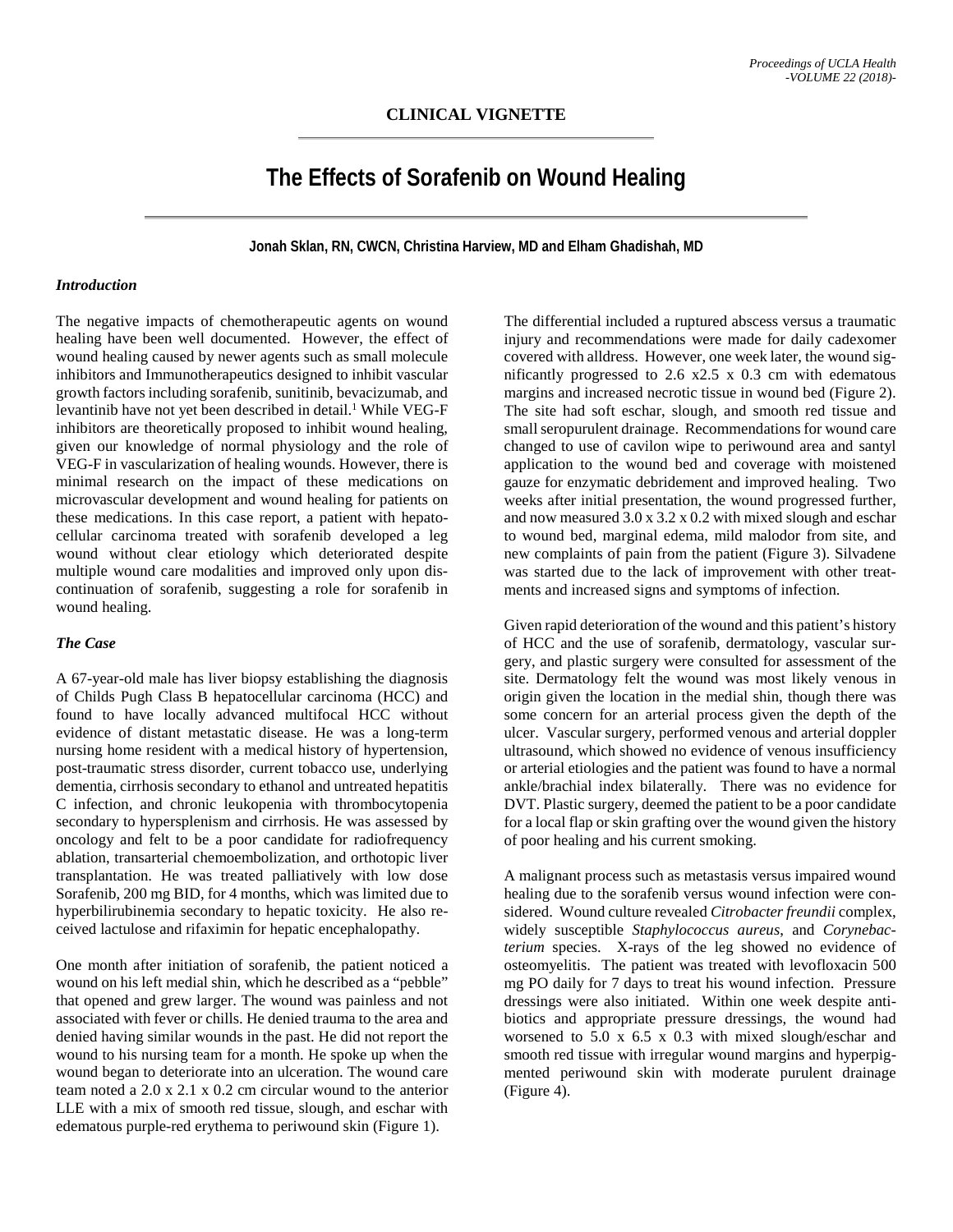The decision was made to discontinue the sorafenib and observe the wound for improvement. Within less than 1 week of discontinuation of the sorafenib, the patient's wound had begun to improve. The size decreased to 4.5 x 6.0 x 0.3 cm, there was increase in healthy smooth red tissue with reduced slough, and the wound was free of eschar (Figure 5). From this point, the wound continued to improve and healthy red granulation tissue began to form and grow over the next month. At latest visit the wound is 2x2.5x0cm with smooth red tissue (Figure 6).

## *Discussion*

This patient presented with a non-healing atypical vascular wound to the left lower leg. Despite a number of treatments, the wound continued to deteriorate. Even though there was no evidence that sorafenib impacted wound healing this case presents empirical evidence that it interfered with wound healing. The wound etiology remains unclear; it presents as venous stasis or mixed vascular but vascular surgery ruled out vascular insufficiency. Although there is some evidence that sorafenib can increase the risk for arthrosclerosis, hypertension, and arterial thrombus formation, there is little evidence of its effects on wound healing and wound infection management. However, there is some evidence of vascular side effects which may be the underlying cause of the patient's leg wound.<sup>1</sup>

# *Conclusion*

This case highlights the need for further study on the impact of sorafenib and similar medications on wound healing. Because sorafenib interferes with angiogenesis it likely also interferes with capillary formation and blood flow to open wounds. In this case report, stopping sorafenib improved the wound significantly (Figure 7). This suggests that sorafenib should be avoided in patients with non-healing wounds, and that nonhealed wounds should be closely monitored when a patient is taking sorafenib. Further research is needed on the impact of sorafenib on wound healing.

## **Figures**



Figure 1: Picture of wound on initial assessment (1/19/18)

#### Figure 2: Wound after 1 week



Figure 3 Wound continues to deteriorate



Figure 4 Wound just before holding sorafenib on 3/28/18



Figure 5